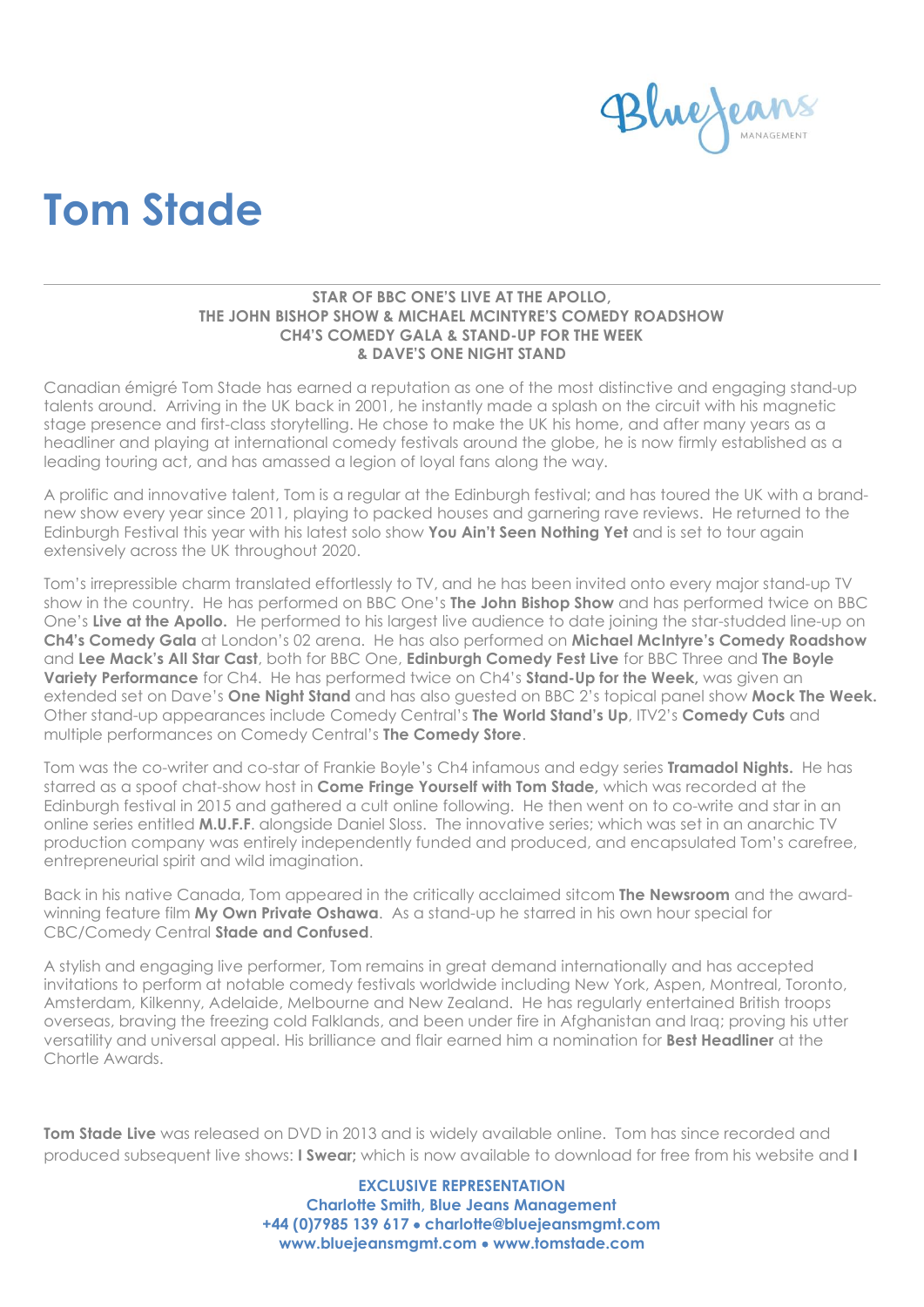

# **Tom Stade**

**Swear To** which has been produced and released as a special via Next Up Comedy. 30 years on the comedy frontline and this Canadian legend remains as engaging, innovative and hilarious as ever.

#### **EDINBURGH FESTIVAL**

| EDINBURGH 2019 | TOM STADE: YOU AIN'T SEEN NOTHING YET – Gilded Balloon Patter Hoose                  |
|----------------|--------------------------------------------------------------------------------------|
| EDINBURGH 2018 | TOM STADE: I SWEAR TO - Gilded Balloon White Rose Theatre                            |
| EDINBURGH 2017 | TOM STADE: I SWEAR - Gilded Balloon Debating Hall                                    |
| EDINBURGH 2015 | TOM STADE: YOU'RE WELCOME - Assembly Rooms                                           |
|                | GIANT LEAP - Pleasance - starring alongside Phil Nichol                              |
| EDINBURGH 2014 | TOM STADE: DECISIONS, DECISIONS - Assembly Rooms                                     |
| EDINBURGH 2013 | TOM STADE: 12 NIGHTS ONLY - Assembly Rooms, Limited Run                              |
| EDINBURGH 2012 | <b>TOM STADE TOTALLY ROCKS - Pleasance Courtyard</b>                                 |
| EDINBURGH 2011 | TOM STADE: WHAT YEAR WAS THAT? - Pleasance Courtyard                                 |
| EDINBURGH 2008 | TOM STADE: OH FUCK DO WE NEED A TITLE TOO? - The Stand                               |
| EDINBURGH 2007 | TOM STADE: SETLIST – The Stand                                                       |
| EDINBURGH 2006 | TOM STADE: AND RELAX - The Stand                                                     |
|                | TRUE WEST - Assembly Rooms - starring alongside Phil Nichol in Pulitzer prize-winner |
|                | Sam Shepard's comical expose of sibling rivalry.                                     |

#### **INTERNATIONAL COMEDY FESTIVALS**

| MELBOURNE, April 2013       | Best of the Edinburgh Fest |
|-----------------------------|----------------------------|
| KILKENNY, June 2008         |                            |
| MELBOURNE, March/April 2008 | Best of the Edinburgh Fest |
| ADELAIDE, Feb/March 2007    | Best of the Edinburgh Fest |
| KILKENNY, June 2006         |                            |
| ADELAIDE, Feb/March 2006    | Best of the Edinburgh Fest |
| NEW ZEALAND, March 2006     |                            |

#### **"UNMISSABLE"**

**★★★★★ Edinburgh Evening News** 

#### **"EVERY INCH A STAR…SUPER CONFIDENCE AND CHARISMA. IF COMEDY IS THE NEW ROCK 'N' ROLL, THEN TOM STADE IS KEITH RICHARDS" ★★★★★ Scottish Daily Record**

**"SO COOL HE COULD WELL BE THE ANSWER TO GLOBAL WARMING...GLORIOUSLY FUNNY SILLY AND SMART" ★★★★★** Scotsman

**"ROCK 'N' ROLL COMEDIAN. ABSOLUTELY BOXFRESH. NOTHING IS STAID ABOUT STADE. HOT FAVOURITE"** *Evening Standard*

**"FOR ENERGY THINK PORSCHE 911: 0-60MPH IN 2.9 SECONDS. WOULDN'T BE OUT OF PLACE IN AN ARENA. CAREER-WISE HE'S JUST GETTING INTO HIS STRIDE"**

*Mail on Sunday*

**EXCLUSIVE REPRESENTATION Charlotte Smith, Blue Jeans Management +44 (0)7985 139 617** • **charlotte@bluejeansmgmt.com [www.bluejeansmgmt.com](http://www.bluejeansmgmt.com/)** • **www.tomstade.com**